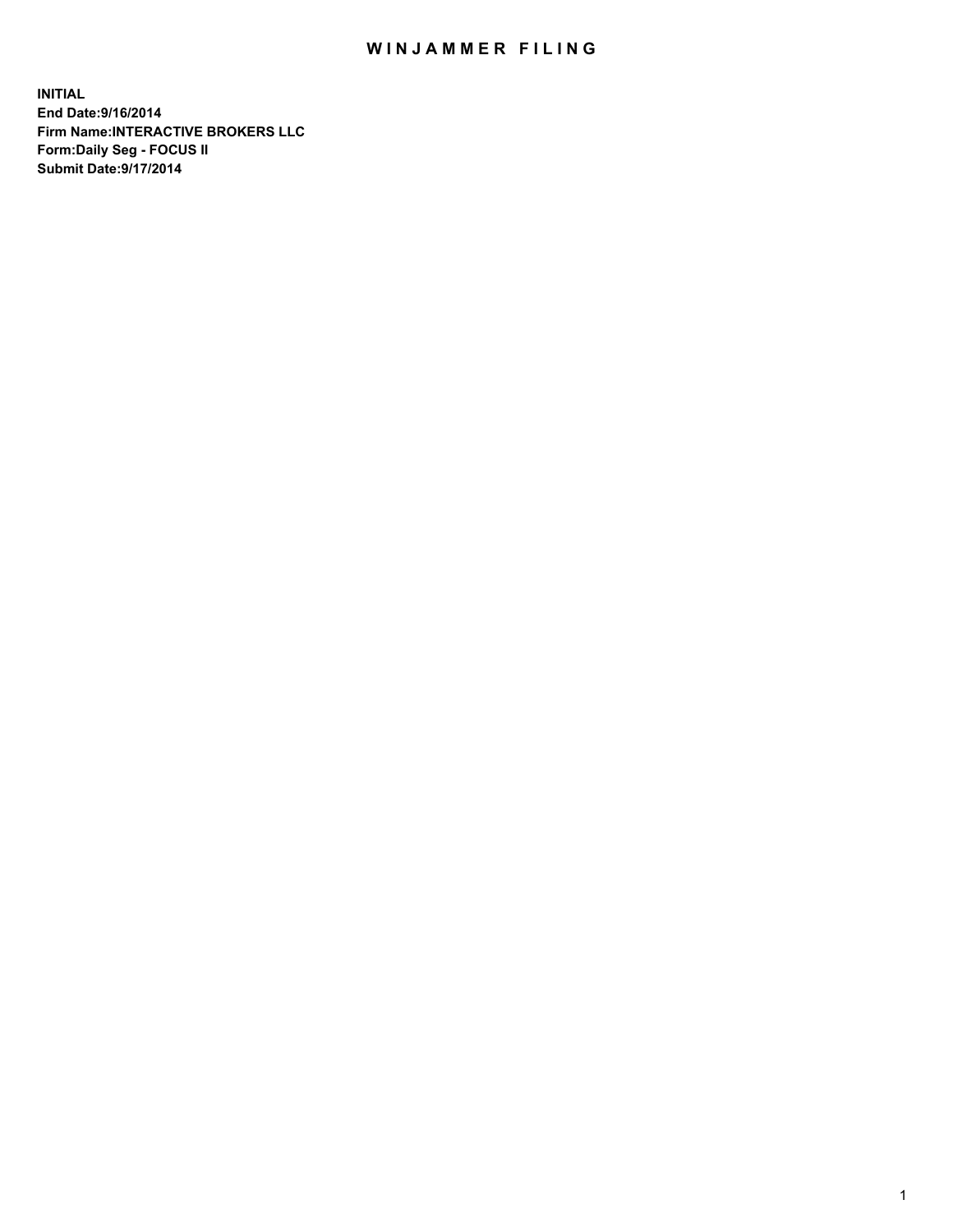## **INITIAL End Date:9/16/2014 Firm Name:INTERACTIVE BROKERS LLC Form:Daily Seg - FOCUS II Submit Date:9/17/2014 Daily Segregation - Cover Page**

| Name of Company<br><b>Contact Name</b>                                            | <b>INTERACTIVE BROKERS LLC</b><br><b>Michael Ellman</b> |
|-----------------------------------------------------------------------------------|---------------------------------------------------------|
| <b>Contact Phone Number</b>                                                       | 203-422-8926                                            |
| <b>Contact Email Address</b>                                                      | mellman@interactivebrokers.co                           |
|                                                                                   | $m$                                                     |
| FCM's Customer Segregated Funds Residual Interest Target (choose one):            |                                                         |
| a. Minimum dollar amount: ; or                                                    | $\overline{\mathbf{0}}$                                 |
| b. Minimum percentage of customer segregated funds required:% ; or                | 0                                                       |
| c. Dollar amount range between: and; or                                           | <u>155,000,000 245,000,000</u>                          |
| d. Percentage range of customer segregated funds required between:% and%.         | 0 <sub>0</sub>                                          |
| FCM's Customer Secured Amount Funds Residual Interest Target (choose one):        |                                                         |
| a. Minimum dollar amount: ; or                                                    | $\overline{\mathbf{0}}$                                 |
| b. Minimum percentage of customer secured funds required:% ; or                   | 0                                                       |
| c. Dollar amount range between: and; or                                           | 80,000,000 120,000,000                                  |
| d. Percentage range of customer secured funds required between:% and%.            | 0 <sub>0</sub>                                          |
|                                                                                   |                                                         |
| FCM's Cleared Swaps Customer Collateral Residual Interest Target (choose one):    |                                                         |
| a. Minimum dollar amount: ; or                                                    | $\frac{0}{0}$                                           |
| b. Minimum percentage of cleared swaps customer collateral required:% ; or        |                                                         |
| c. Dollar amount range between: and; or                                           | 0 <sub>0</sub>                                          |
| d. Percentage range of cleared swaps customer collateral required between:% and%. | 0 <sub>0</sub>                                          |
| Current ANC:on                                                                    | 2,385,672,629 16-SEP-2014                               |
| <b>Broker Dealer Minimum</b>                                                      | 368,451,482                                             |
| Debit/Deficit - CustomersCurrent AmountGross Amount                               |                                                         |
| Domestic Debit/Deficit                                                            | 3,282,762                                               |
| Foreign Debit/Deficit                                                             | 1,830,6830                                              |
| Debit/Deficit - Non CustomersCurrent AmountGross Amount                           |                                                         |
| Domestic Debit/Deficit                                                            | 0 <sub>0</sub>                                          |
| Foreign Debit/Deficit                                                             | 0 <sub>0</sub>                                          |
| Proprietary Profit/Loss                                                           |                                                         |
| Domestic Profit/Loss                                                              | $\overline{\mathbf{0}}$                                 |
| Foreign Profit/Loss                                                               | $\overline{\mathbf{0}}$                                 |
| Proprietary Open Trade Equity                                                     |                                                         |
| Domestic OTE                                                                      | <u>0</u>                                                |
| Foreign OTE                                                                       | $\overline{\mathbf{0}}$                                 |
| <b>SPAN</b>                                                                       |                                                         |
| <b>Customer SPAN Calculation</b>                                                  | 1,195,562,033                                           |
| Non-Customer SPAN Calcualation                                                    | 15,933,158                                              |
| Proprietary Capital Charges                                                       | <u>0</u>                                                |
| Minimum Dollar Amount Requirement                                                 | 20,000,000 [7465]                                       |
| Other NFA Dollar Amount Requirement                                               | 21,619,439 [7475]                                       |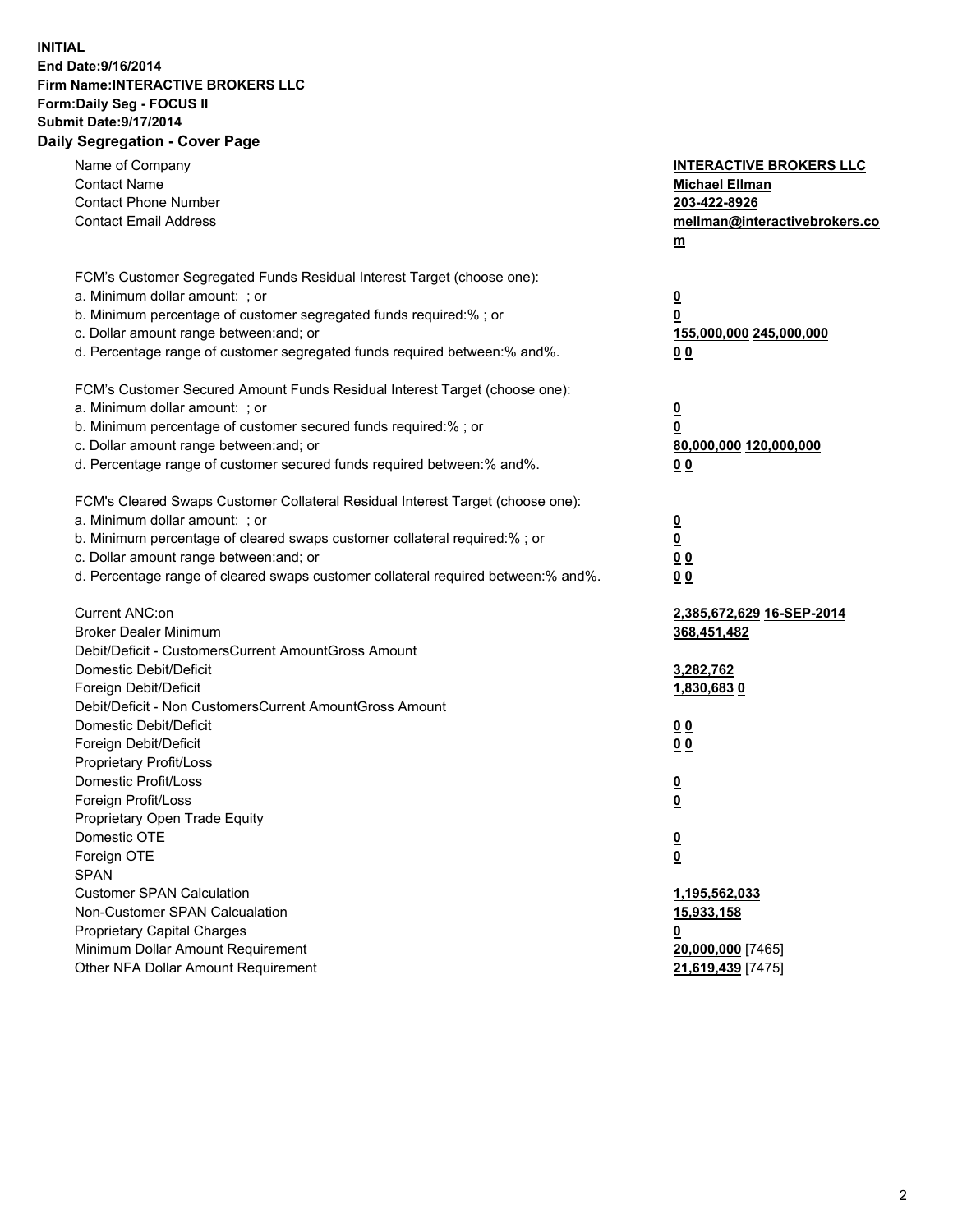## **INITIAL End Date:9/16/2014 Firm Name:INTERACTIVE BROKERS LLC Form:Daily Seg - FOCUS II Submit Date:9/17/2014 Daily Segregation - Secured Amounts**

|                | Daily Jegregation - Jeculed Aniounts                                                                       |                                   |
|----------------|------------------------------------------------------------------------------------------------------------|-----------------------------------|
|                | Foreign Futures and Foreign Options Secured Amounts                                                        |                                   |
|                | Amount required to be set aside pursuant to law, rule or regulation of a foreign                           | $0$ [7305]                        |
|                | government or a rule of a self-regulatory organization authorized thereunder                               |                                   |
| 1.             | Net ledger balance - Foreign Futures and Foreign Option Trading - All Customers                            |                                   |
|                | A. Cash                                                                                                    | 300,790,419 [7315]                |
|                | B. Securities (at market)                                                                                  | $0$ [7317]                        |
| 2.             | Net unrealized profit (loss) in open futures contracts traded on a foreign board of trade                  | 2,226,034 [7325]                  |
| 3.             | Exchange traded options                                                                                    |                                   |
|                | a. Market value of open option contracts purchased on a foreign board of trade                             | 206,761 [7335]                    |
|                | b. Market value of open contracts granted (sold) on a foreign board of trade                               | -286,817 [7337]                   |
| 4.             | Net equity (deficit) (add lines 1.2. and 3.)                                                               | 302,936,397 [7345]                |
| 5.             | Account liquidating to a deficit and account with a debit balances - gross amount                          | 1,830,683 [7351]                  |
|                | Less: amount offset by customer owned securities                                                           | 0 [7352] 1,830,683 [7354]         |
| 6.             | Amount required to be set aside as the secured amount - Net Liquidating Equity                             | 304,767,080 [7355]                |
|                | Method (add lines 4 and 5)                                                                                 |                                   |
| 7.             | Greater of amount required to be set aside pursuant to foreign jurisdiction (above) or line                | 304,767,080 [7360]                |
|                | 6.                                                                                                         |                                   |
|                | FUNDS DEPOSITED IN SEPARATE REGULATION 30.7 ACCOUNTS                                                       |                                   |
| $\mathbf{1}$ . | Cash in banks                                                                                              |                                   |
|                | A. Banks located in the United States                                                                      | 334,470,092 [7500]                |
|                | B. Other banks qualified under Regulation 30.7                                                             | 0 [7520] 334,470,092 [7530]       |
| 2.             | Securities                                                                                                 |                                   |
|                | A. In safekeeping with banks located in the United States                                                  | $0$ [7540]                        |
|                | B. In safekeeping with other banks qualified under Regulation 30.7                                         | 0 [7560] 0 [7570]                 |
| 3.             | Equities with registered futures commission merchants                                                      |                                   |
|                | A. Cash                                                                                                    | $0$ [7580]                        |
|                | <b>B.</b> Securities                                                                                       | $0$ [7590]                        |
|                | C. Unrealized gain (loss) on open futures contracts                                                        | $0$ [7600]                        |
|                | D. Value of long option contracts                                                                          | $0$ [7610]                        |
|                | E. Value of short option contracts                                                                         | 0 [7615] 0 [7620]                 |
| 4.             | Amounts held by clearing organizations of foreign boards of trade                                          |                                   |
|                | A. Cash                                                                                                    | $0$ [7640]                        |
|                | <b>B.</b> Securities                                                                                       | $0$ [7650]                        |
|                | C. Amount due to (from) clearing organization - daily variation                                            | $0$ [7660]                        |
|                | D. Value of long option contracts                                                                          | $0$ [7670]                        |
|                | E. Value of short option contracts                                                                         | 0 [7675] 0 [7680]                 |
| 5.             | Amounts held by members of foreign boards of trade                                                         |                                   |
|                | A. Cash                                                                                                    | 72,629,852 [7700]                 |
|                | <b>B.</b> Securities                                                                                       | $0$ [7710]                        |
|                | C. Unrealized gain (loss) on open futures contracts                                                        | 2,447,299 [7720]                  |
|                | D. Value of long option contracts                                                                          | 206,766 [7730]                    |
|                | E. Value of short option contracts                                                                         | -286,826 [7735] 74,997,091 [7740] |
| 6.             | Amounts with other depositories designated by a foreign board of trade                                     | $0$ [7760]                        |
| 7.             | Segregated funds on hand                                                                                   | $0$ [7765]                        |
| 8.             | Total funds in separate section 30.7 accounts                                                              | 409,467,183 [7770]                |
| 9.             | Excess (deficiency) Set Aside for Secured Amount (subtract line 7 Secured Statement<br>Page 1 from Line 8) | 104,700,103 [7380]                |
| 10.            | Management Target Amount for Excess funds in separate section 30.7 accounts                                | 80,000,000 [7780]                 |
| 11.            | Excess (deficiency) funds in separate 30.7 accounts over (under) Management Target                         | 24,700,103 [7785]                 |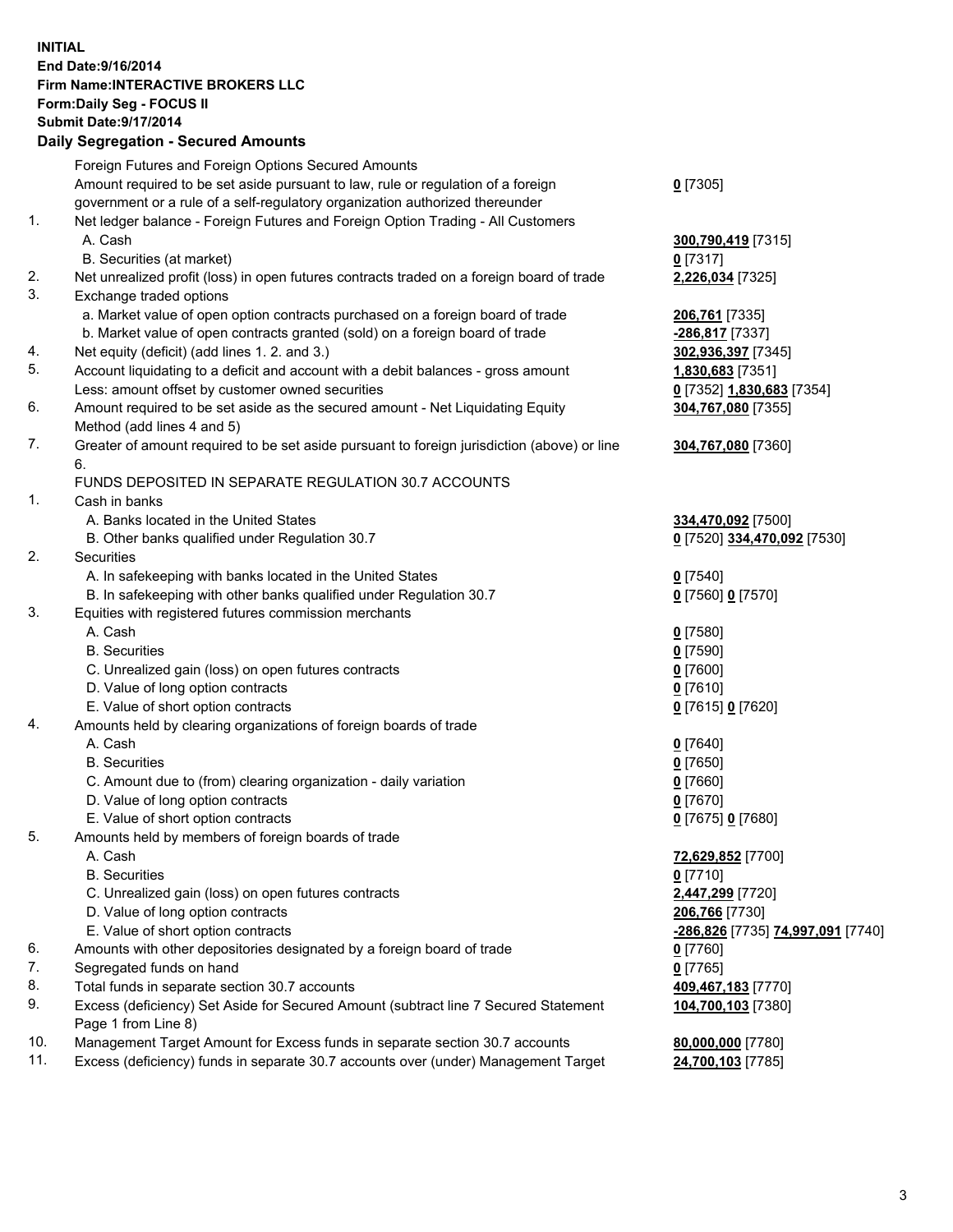**INITIAL End Date:9/16/2014 Firm Name:INTERACTIVE BROKERS LLC Form:Daily Seg - FOCUS II Submit Date:9/17/2014 Daily Segregation - Segregation Statement** SEGREGATION REQUIREMENTS(Section 4d(2) of the CEAct) 1. Net ledger balance A. Cash **2,421,689,055** [7010] B. Securities (at market) **0** [7020] 2. Net unrealized profit (loss) in open futures contracts traded on a contract market **-67,265,421** [7030] 3. Exchange traded options A. Add market value of open option contracts purchased on a contract market **110,635,012** [7032] B. Deduct market value of open option contracts granted (sold) on a contract market **-185,506,308** [7033] 4. Net equity (deficit) (add lines 1, 2 and 3) **2,279,552,338** [7040] 5. Accounts liquidating to a deficit and accounts with debit balances - gross amount **3,282,762** [7045] Less: amount offset by customer securities **0** [7047] **3,282,762** [7050] 6. Amount required to be segregated (add lines 4 and 5) **2,282,835,100** [7060] FUNDS IN SEGREGATED ACCOUNTS 7. Deposited in segregated funds bank accounts A. Cash **463,601,934** [7070] B. Securities representing investments of customers' funds (at market) **1,007,142,247** [7080] C. Securities held for particular customers or option customers in lieu of cash (at market) **0** [7090] 8. Margins on deposit with derivatives clearing organizations of contract markets A. Cash **12,619,917** [7100] B. Securities representing investments of customers' funds (at market) **113,514,369** [7110] C. Securities held for particular customers or option customers in lieu of cash (at market) **0** [7120] 9. Net settlement from (to) derivatives clearing organizations of contract markets **6,842,163** [7130] 10. Exchange traded options A. Value of open long option contracts **1,366,100** [7132] B. Value of open short option contracts **-3,235,983** [7133] 11. Net equities with other FCMs A. Net liquidating equity **-69,993,619** [7140] B. Securities representing investments of customers' funds (at market) **959,925,908** [7160] C. Securities held for particular customers or option customers in lieu of cash (at market) **0** [7170] 12. Segregated funds on hand **0** [7150] 13. Total amount in segregation (add lines 7 through 12) **2,491,783,036** [7180] 14. Excess (deficiency) funds in segregation (subtract line 6 from line 13) **208,947,936** [7190] 15. Management Target Amount for Excess funds in segregation **155,000,000** [7194]

16. Excess (deficiency) funds in segregation over (under) Management Target Amount Excess

**53,947,936** [7198]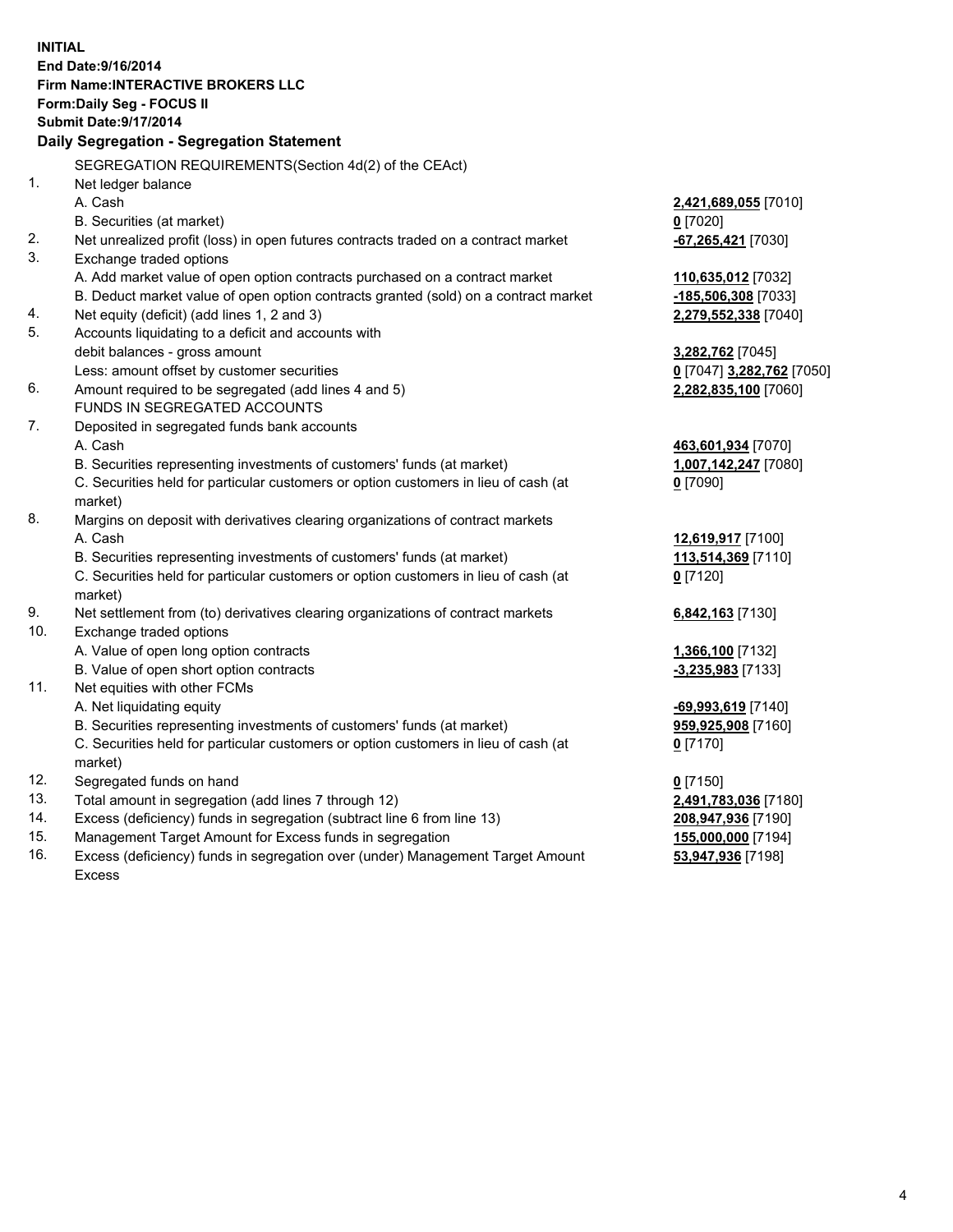## **INITIAL End Date:9/16/2014 Firm Name:INTERACTIVE BROKERS LLC Form:Daily Seg - FOCUS II Submit Date:9/17/2014 Daily Segregation - Supplemental**

| $\blacksquare$           | Total gross margin deficiencies - Segregated Funds Origin                                                                        | 14,770 [9100]  |
|--------------------------|----------------------------------------------------------------------------------------------------------------------------------|----------------|
| $\blacksquare$           | Total gross margin deficiencies - Secured Funds Origin                                                                           | 256,652 [9101] |
| $\blacksquare$           | Total gross margin deficiencies - Cleared Swaps Customer Collateral Funds Origin                                                 | $0$ [9102]     |
| $\blacksquare$           | Total gross margin deficiencies - Noncustomer and Proprietary Accounts Origin                                                    | $0$ [9103]     |
| $\blacksquare$           | Total number of accounts contributing to total gross margin deficiencies - Segregated<br>Funds Origin                            | 2 [9104]       |
| $\blacksquare$           | Total number of accounts contributing to total gross margin deficiencies - Secured<br><b>Funds Origin</b>                        | 5[9105]        |
| $\overline{\phantom{a}}$ | Total number of accounts contributing to the total gross margin deficiencies - Cleared<br>Swaps Customer Collateral Funds Origin | $0$ [9106]     |
| -                        | Total number of accounts contributing to the total gross margin deficiencies -<br>Noncustomer and Proprietary Accounts Origin    | $0$ [9107]     |
| $\blacksquare$           | Upload a copy of the firm's daily margin report the FCM uses to issue margin calls<br>which corresponds with the reporting date. |                |

09.16.2014 Commodity Margin Deficiency Report.xls